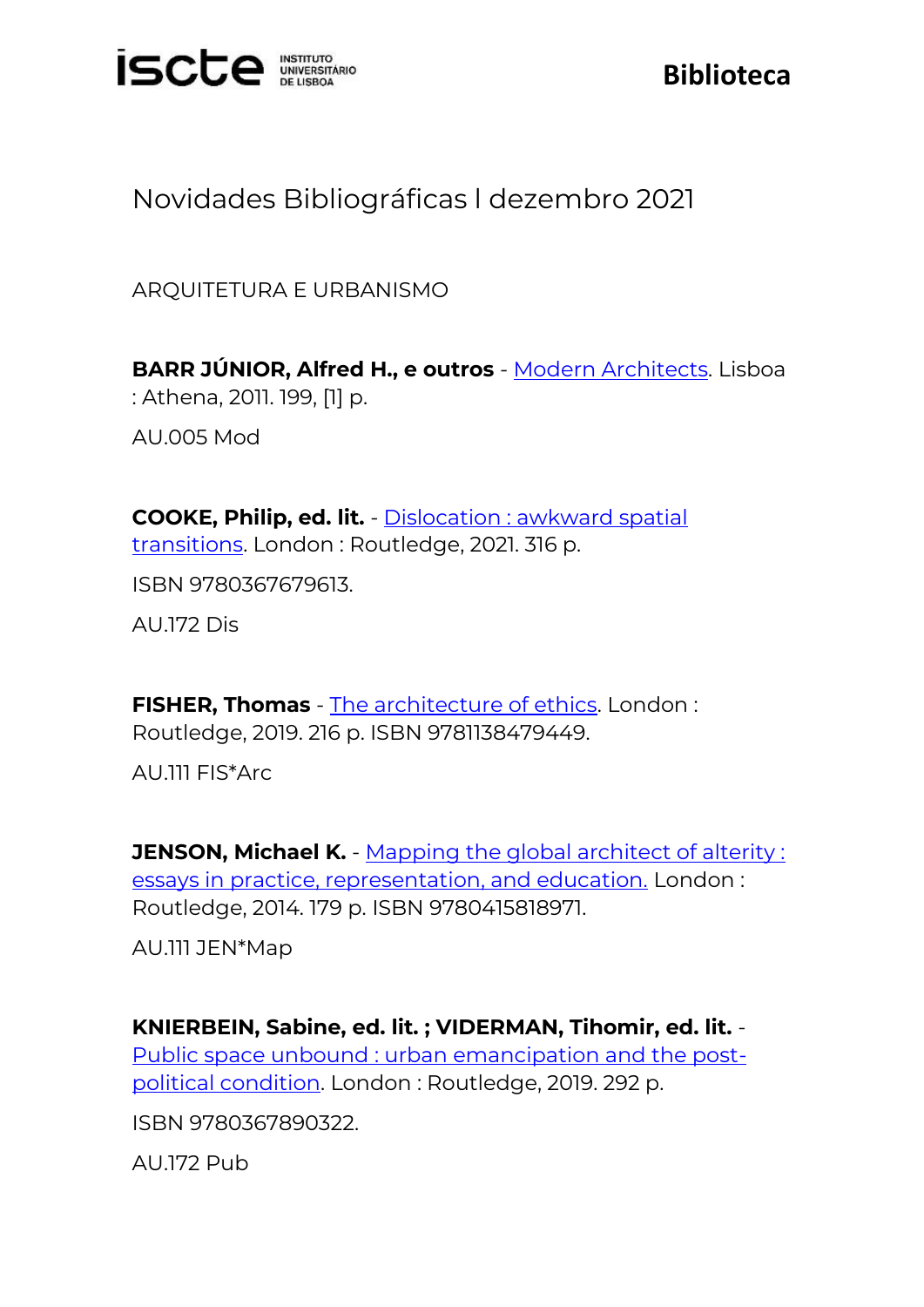

**KRASNYANSKAYA, Kristina ; SEMENOV, Alexander, co-aut.** - [Soviet design : from constructivism to modernism 1920-1980.](https://catalogo.biblioteca.iscte-iul.pt/cgi-bin/koha/opac-detail.pl?biblionumber=112153) Zurich : Scheidegger and Spiess, 2020. 446, [2] p.

ISBN 9783858818461.

AU.113.7 KRA\*Sov

**LE CORBUSIER** - [Une petite maison : 1923.](https://catalogo.biblioteca.iscte-iul.pt/cgi-bin/koha/opac-detail.pl?biblionumber=113371) Bâle : Birkhauser Verlag, 2020. 98 p. ISBN 9783035620658.

AU.157 LeC\*Pet

**MARCUS, Sharon** - [Apartment stories : city and home in](https://catalogo.biblioteca.iscte-iul.pt/cgi-bin/koha/opac-detail.pl?biblionumber=113431)  [nineteenth-century Paris and London.](https://catalogo.biblioteca.iscte-iul.pt/cgi-bin/koha/opac-detail.pl?biblionumber=113431) Berkeley : University of California Press, 1999. 323 p. ISBN 0520217268.

AU.157 MAR\*Apa

**O'DONOGHUE, Daniel P., ed. lit.** - Urban *transformations*: [centres, peripheries and systems.](https://catalogo.biblioteca.iscte-iul.pt/cgi-bin/koha/opac-detail.pl?biblionumber=113404) London : Routledge, 2018. 209 p. ISBN 9781138547223.

AU.172 Urb

**ROCHA, Paulo Mendes da** - [Futuro desenhado ou textos](https://catalogo.biblioteca.iscte-iul.pt/cgi-bin/koha/opac-detail.pl?biblionumber=113218)  [escolhidos de Paulo Mendes da Rocha.](https://catalogo.biblioteca.iscte-iul.pt/cgi-bin/koha/opac-detail.pl?biblionumber=113218) Lisboa : Monade, 2018. 251 p. ISBN 9789899948556.

AU.111 ROC\*Fut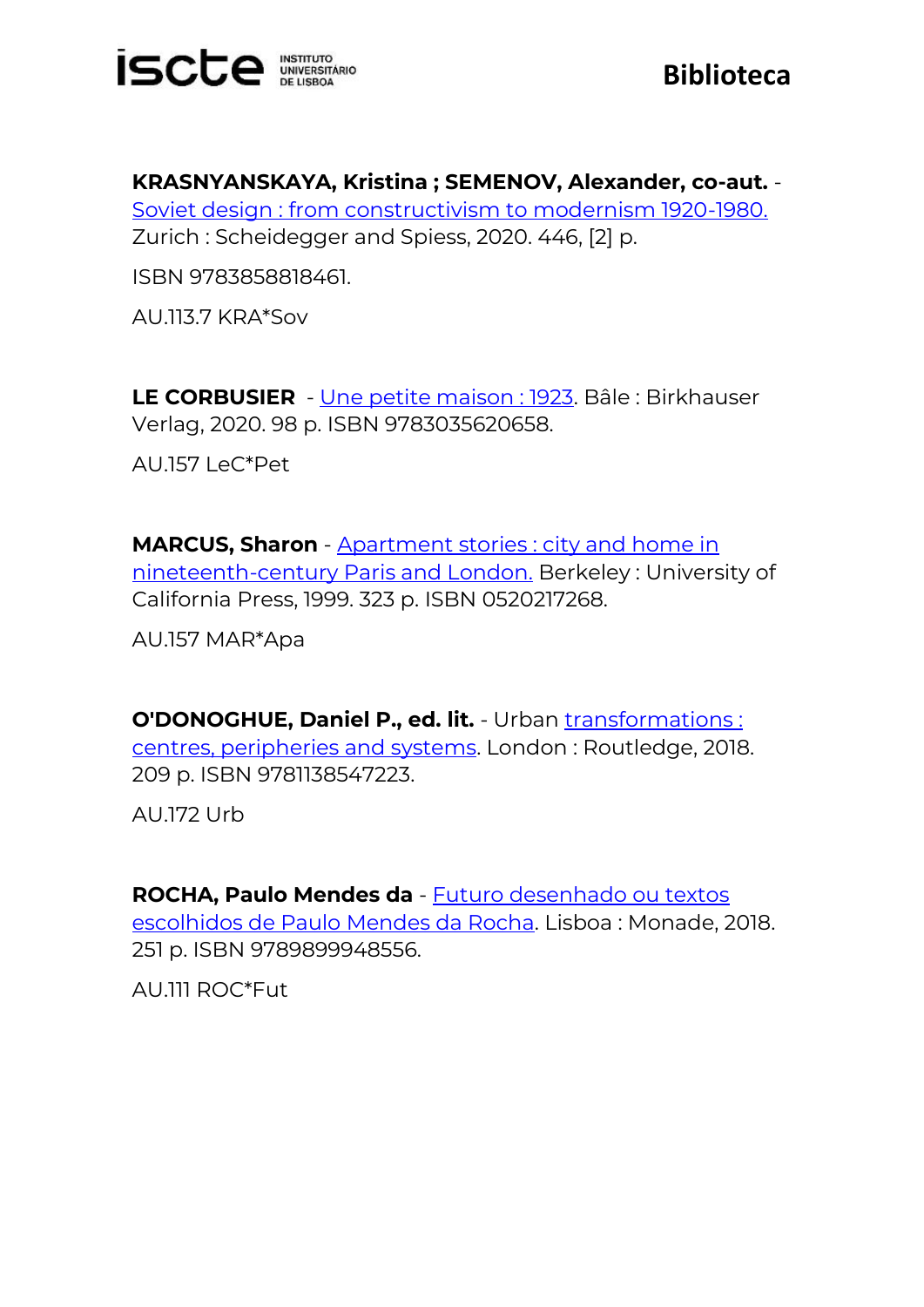

**VALENA, Tomás, ed. lit. ; AVERMAETE, Tom, ed. lit. ; VRACHLIOTIS, Georg, ed. lit.** - [Structuralism reloaded : rule](https://catalogo.biblioteca.iscte-iul.pt/cgi-bin/koha/opac-detail.pl?biblionumber=113312)[based design in architecture and urbanism](https://catalogo.biblioteca.iscte-iul.pt/cgi-bin/koha/opac-detail.pl?biblionumber=113312) . Stuttgart : Edition Axel Menges , 2011. 391 p. ISBN 9783936681475.

AU.113.7 Str

CIÊNCIA E TECNOLOGIAS DA INFORMAÇÃO

**RUSSELL, Stuart J. ; NORVIG, Peter, co-aut**. - [Artificial](https://catalogo.biblioteca.iscte-iul.pt/cgi-bin/koha/opac-detail.pl?biblionumber=112185)  [intelligence : a modern approach.](https://catalogo.biblioteca.iscte-iul.pt/cgi-bin/koha/opac-detail.pl?biblionumber=112185) Hoboken : Pearson, 2021. XVII, 1069 p. ISBN 9780134610993.

CTI.161 RUS\*Art 4ªed.

DIREITO

**ALBUQUERQUE, Paulo Pinto de, ed. lit. ; CARDOSO, Rui, ed. lit. ; MOURA, Sónia, ed. lit**. - [Corrupção em Portugal](https://catalogo.biblioteca.iscte-iul.pt/cgi-bin/koha/opac-detail.pl?biblionumber=113221)  : [avaliação legislativa e proposta de reforma.](https://catalogo.biblioteca.iscte-iul.pt/cgi-bin/koha/opac-detail.pl?biblionumber=113221) Lisboa : Universidade Católica Editora, 2021. 751 p.

ISBN 9789725407578.

D.124 Cor

**DEL VAL TALENS, Paula** - [Donaciones societarias.](https://catalogo.biblioteca.iscte-iul.pt/cgi-bin/koha/opac-detail.pl?biblionumber=112067) Cizur Menor : Aranzadi, 2021. 396 p. ISBN 9788413903989.

D.132 VAL\*Don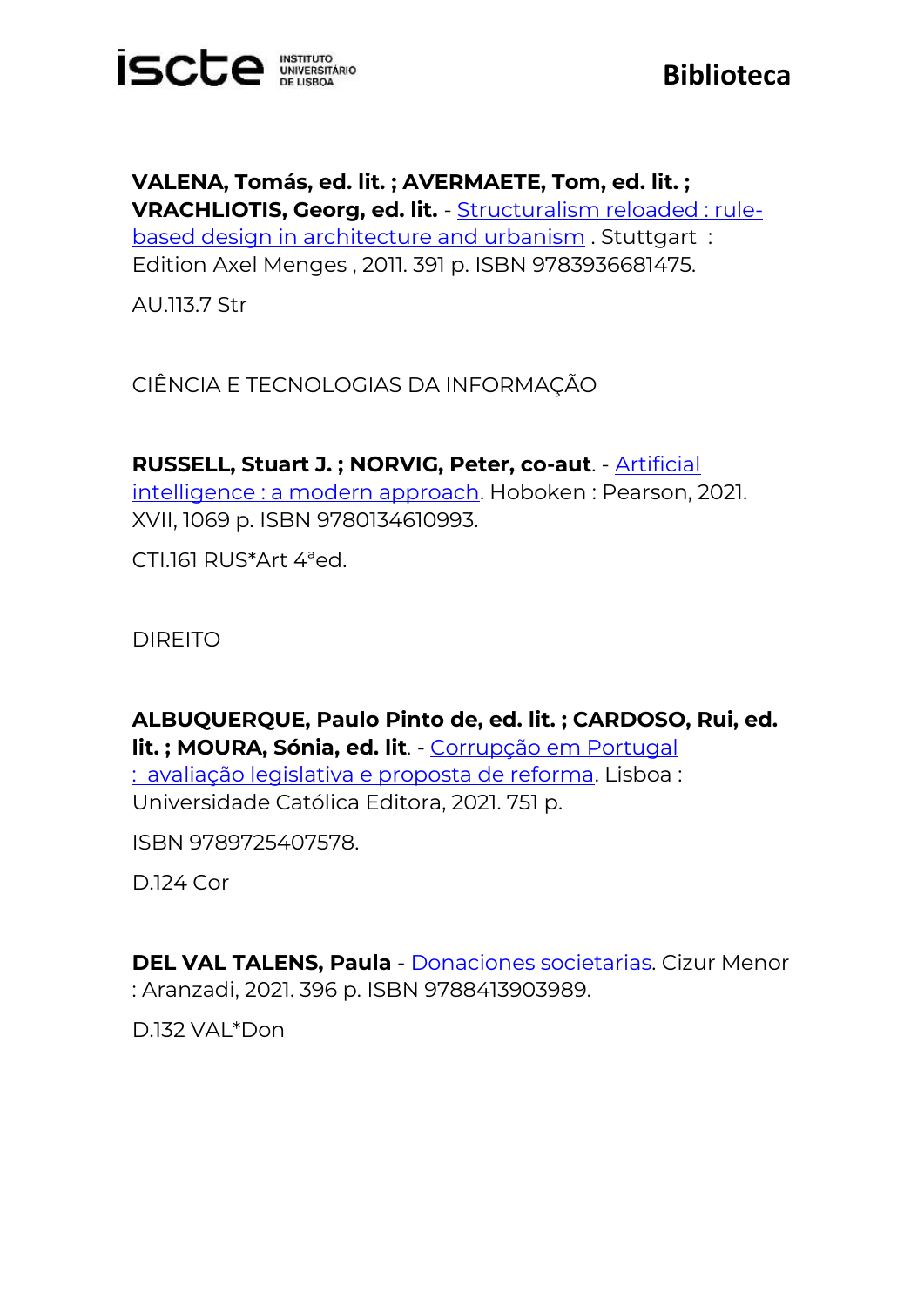

**DOMINGUES, Paulo de Tarso** - [O financiamento societário](https://catalogo.biblioteca.iscte-iul.pt/cgi-bin/koha/opac-detail.pl?biblionumber=112848)  [pelos sócios : \(e o seu reverso\).](https://catalogo.biblioteca.iscte-iul.pt/cgi-bin/koha/opac-detail.pl?biblionumber=112848) Coimbra : Almedina, 2021.

654 p. ISBN 9789724090085.

D.132 DOM\*Fin

**FERNANDES, António Monteiro** - [Direito do trabalho.](https://catalogo.biblioteca.iscte-iul.pt/cgi-bin/koha/opac-detail.pl?biblionumber=113362) Coimbra : Almedina, 2020. 1136 p. ISBN 9789724089201. D.125 FER\*Dir 20ªed

**FONSECA, Marta Rosado da** - [Subsidiaridade como](https://catalogo.biblioteca.iscte-iul.pt/cgi-bin/koha/opac-detail.pl?biblionumber=113342)  [instituição na Europa : dos pequenos passos ao futuro comum.](https://catalogo.biblioteca.iscte-iul.pt/cgi-bin/koha/opac-detail.pl?biblionumber=113342) Cascais : Princípia, 2020. 94 p. ISBN 9789897162619.

D.141 FON\*Sub

ECONOMIA

**ANGANG HU ; YILONG YAN , co-aut. ; XIAO TANG , co-aut.** - [Xi Jinping's new development philosophy.](https://catalogo.biblioteca.iscte-iul.pt/cgi-bin/koha/opac-detail.pl?biblionumber=113477) Singapore : Springer, 2018. 141 p. ISBN 9789811339912.

E.120.2 ANG\*Xi

**CONRAD, Jon M. ; RONDEAU, Daniel, co-aut.** - [Natural](https://catalogo.biblioteca.iscte-iul.pt/cgi-bin/koha/opac-detail.pl?biblionumber=113428)  [resource economics : analysis, theory, and applications.](https://catalogo.biblioteca.iscte-iul.pt/cgi-bin/koha/opac-detail.pl?biblionumber=113428) Cambridge : Cambridge University Press, 2020. XIV, 346 p. ISBN 9781108713375.

E.181 CON\*Nat,1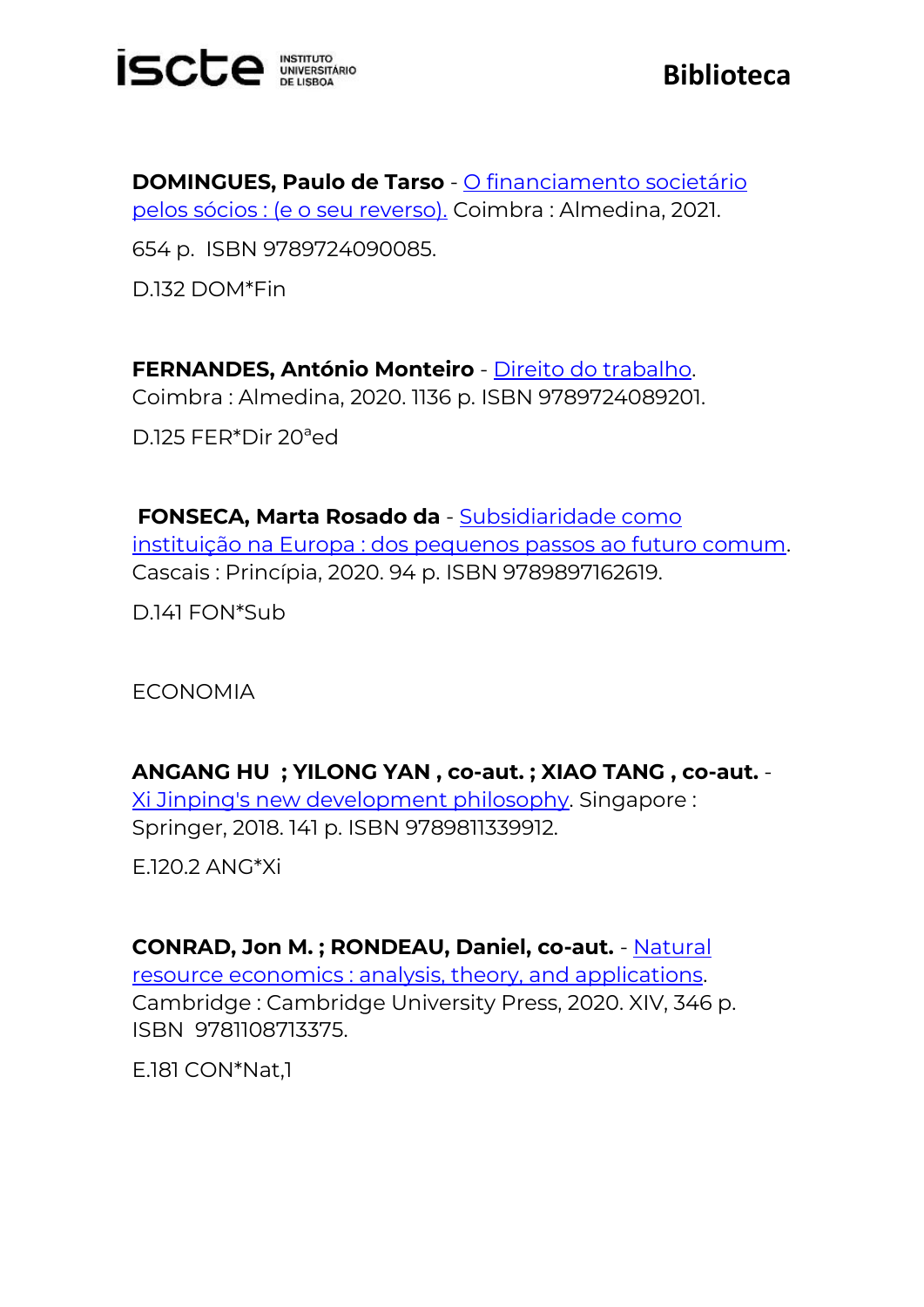

**HASSEL, Anke, ed. lit. ; PALIER, Bruno, ed. lit.** - [Growth and](https://catalogo.biblioteca.iscte-iul.pt/cgi-bin/koha/opac-detail.pl?biblionumber=112112)  [welfare in advanced capitalist economies : how have growth](https://catalogo.biblioteca.iscte-iul.pt/cgi-bin/koha/opac-detail.pl?biblionumber=112112)  [regimes evolved.](https://catalogo.biblioteca.iscte-iul.pt/cgi-bin/koha/opac-detail.pl?biblionumber=112112) Oxford : Oxford University Press, 2021. 451 p. ISBN 9780198866176.

E.120.1 Gro,1

ESTUDOS AFRICANOS

**BALOGUN, Oluwakemi M., ed. lit., e outros** - [Africa every day :](https://catalogo.biblioteca.iscte-iul.pt/cgi-bin/koha/opac-detail.pl?biblionumber=113302)  [fun, leisure, and expressive culture on the continent.](https://catalogo.biblioteca.iscte-iul.pt/cgi-bin/koha/opac-detail.pl?biblionumber=113302) Athens : Ohio University Press, 2019. XII, 371 p. ISBN 9780896803244.

EA.ASS 1 Afr,66

**CHEESEMAN, Nic, ed. lit.** - [The Oxford Encyclopedia of African](https://catalogo.biblioteca.iscte-iul.pt/cgi-bin/koha/opac-detail.pl?biblionumber=112097)  [Politics.](https://catalogo.biblioteca.iscte-iul.pt/cgi-bin/koha/opac-detail.pl?biblionumber=112097) Oxford: Oxford University Press, 2020. 3 v.

EA.ASS 1 Oxf v.1-3

**PAREDES, Margarida** - [Esquece : escrever o colonialismo em](https://catalogo.biblioteca.iscte-iul.pt/cgi-bin/koha/opac-detail.pl?biblionumber=113458)  [Angola.](https://catalogo.biblioteca.iscte-iul.pt/cgi-bin/koha/opac-detail.pl?biblionumber=113458) Lisboa : Edições Colibri, 2021. 126 p.

ISBN 9789895660414.

EA.AAU 9 PAR\*Esq

GESTÃO

**MACHADO, Carolina, ed. lit. ; DAVIM, J. Paulo, ed. lit.** - [Organização e políticas empresariais.](https://catalogo.biblioteca.iscte-iul.pt/cgi-bin/koha/opac-detail.pl?biblionumber=113214) Lisboa : Actual Editora, 2019. 284 p. ISBN 9789896943974.

G.111 Org,6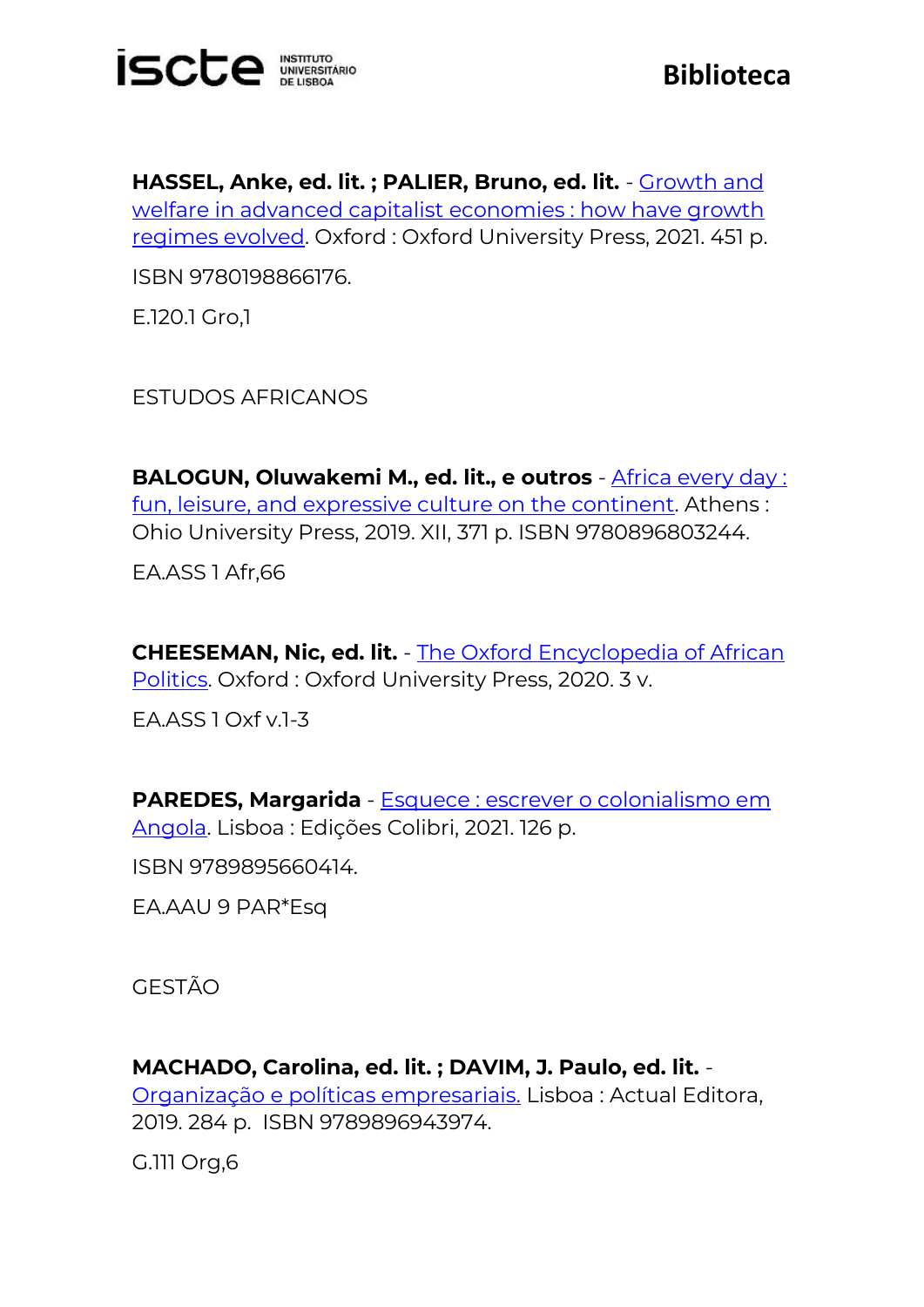

**MASSI, Marta, ed. lit. ; VECCO, Marilena, ed. lit. ; YI LIN , ed. lit.** - [Digital transformation in the cultural and creative](https://catalogo.biblioteca.iscte-iul.pt/cgi-bin/koha/opac-detail.pl?biblionumber=113413)  [industries : production, consumption and entrepreneurship in](https://catalogo.biblioteca.iscte-iul.pt/cgi-bin/koha/opac-detail.pl?biblionumber=113413)  [the digital and sharing economy.](https://catalogo.biblioteca.iscte-iul.pt/cgi-bin/koha/opac-detail.pl?biblionumber=113413) London : Routledge, 2021. 276 p. ISBN 9780367351151.

G.113 Dig

**PIRES, António Ramos** - [Qualidade no ensino superior.](https://catalogo.biblioteca.iscte-iul.pt/cgi-bin/koha/opac-detail.pl?biblionumber=113204) Lisboa : Edições Sílabo, 2019. 534 p. ISBN 9789895610082.

G.116 PIR\*Qua,1

HISTÓRIA

**BALTAZAR, Isabel, ed. lit. ; CUNHA, Alice, ed. lit. ; LOUSADA, Isabel, ed. lit.** - [Dicionário as mulheres e a unidade europeia.](https://catalogo.biblioteca.iscte-iul.pt/cgi-bin/koha/opac-detail.pl?biblionumber=113304) Lisboa : Assembleia da República, 2021. 458 p.

ISBN 9789725567524.

H.100 Dic,12

**DOMINGOS, Nuno, ed. lit.** - [Cultura popular e império : as lutas](https://catalogo.biblioteca.iscte-iul.pt/cgi-bin/koha/opac-detail.pl?biblionumber=112335)  [pela conquista do consumo cultural em portugal e nas suas](https://catalogo.biblioteca.iscte-iul.pt/cgi-bin/koha/opac-detail.pl?biblionumber=112335)  [colónias.](https://catalogo.biblioteca.iscte-iul.pt/cgi-bin/koha/opac-detail.pl?biblionumber=112335) Lisboa : ICS. Imprensa de Ciências Sociais, 2021. 673 p. ISBN 9789726716617.

H.133 Cul

**GUIXÉ, Jordi, ed. lit. ; ALONSO CARBALLÉS, Jesús, ed. lit. ; CONESA, Ricard, ed. lit.** - [Diez años de leyes y políticas de](https://catalogo.biblioteca.iscte-iul.pt/cgi-bin/koha/opac-detail.pl?biblionumber=113209)  [memoria \(2007-2017\) : la hibernación de la Rana.](https://catalogo.biblioteca.iscte-iul.pt/cgi-bin/koha/opac-detail.pl?biblionumber=113209) Madrid : Catarata, 2019. 326 p. ISBN 9788490976098.

H.123(4) Die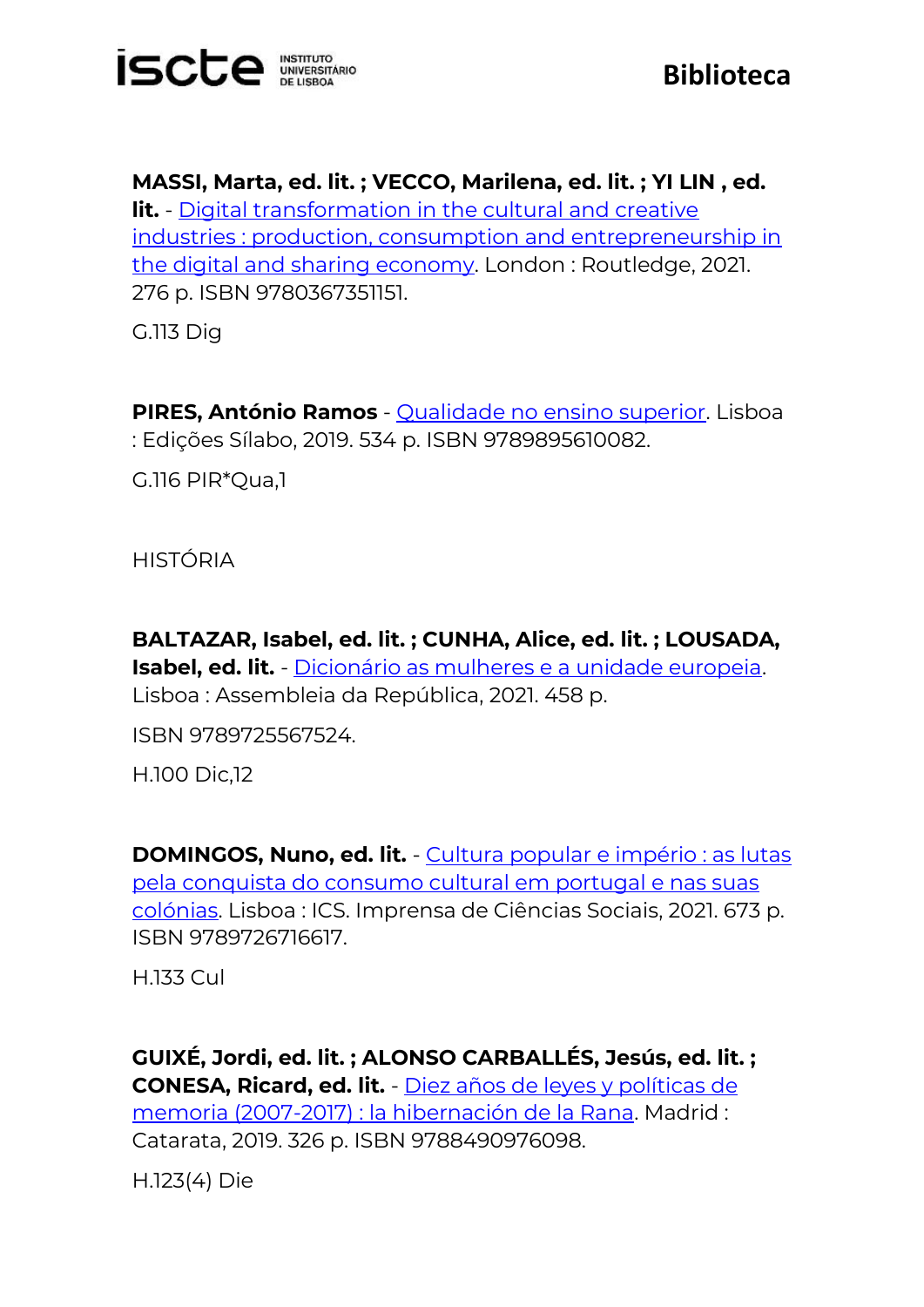

**KERRY, Matthew** - [Unite, proletarian brothers! : radicalisme](https://catalogo.biblioteca.iscte-iul.pt/cgi-bin/koha/opac-detail.pl?biblionumber=113212)  [and revolution in the Spanish Second Republic, 1931-6.](https://catalogo.biblioteca.iscte-iul.pt/cgi-bin/koha/opac-detail.pl?biblionumber=113212) London : University of London Press, 2020. 249 p. ISBN 9781912702503. H.123(4) KER\*Uni

**MENESES, Filipe Ribeiro de** - [Adelino Amaro da Costa :](https://catalogo.biblioteca.iscte-iul.pt/cgi-bin/koha/opac-detail.pl?biblionumber=113305)  [biografia parlamentar.](https://catalogo.biblioteca.iscte-iul.pt/cgi-bin/koha/opac-detail.pl?biblionumber=113305) Lisboa : Assembleia da República, 2021. 301 p. ISBN 9789725567388.

H.101 MEN\*Ade

**PRASHAD, Vijay** - [Red star over the third world.](https://catalogo.biblioteca.iscte-iul.pt/cgi-bin/koha/opac-detail.pl?biblionumber=113303) London: Pluto Press, 2017. 131 p. ISBN 9780745339665.

H.123(4) PRA\*Red

**TODD, David** - A velvet empire : french informal imperialism in [the nineteenth century.](https://catalogo.biblioteca.iscte-iul.pt/cgi-bin/koha/opac-detail.pl?biblionumber=113024) Princeton : Princeton University Press, 2021. XI, 350, [1] p. ISBN 9780691171838.

H.123(4) TOD\*Vel

PSICOLOGIA

**BURKE, Ronald J., ed. lit. ; PAGE, Kathryn M., ed. lit.** - [Research handbook on work and well-being.](https://catalogo.biblioteca.iscte-iul.pt/cgi-bin/koha/opac-detail.pl?biblionumber=103225) Cheltenham : Edward Elgar, 2017. 527 p. ISBN 9781785363252.

PS.140 Res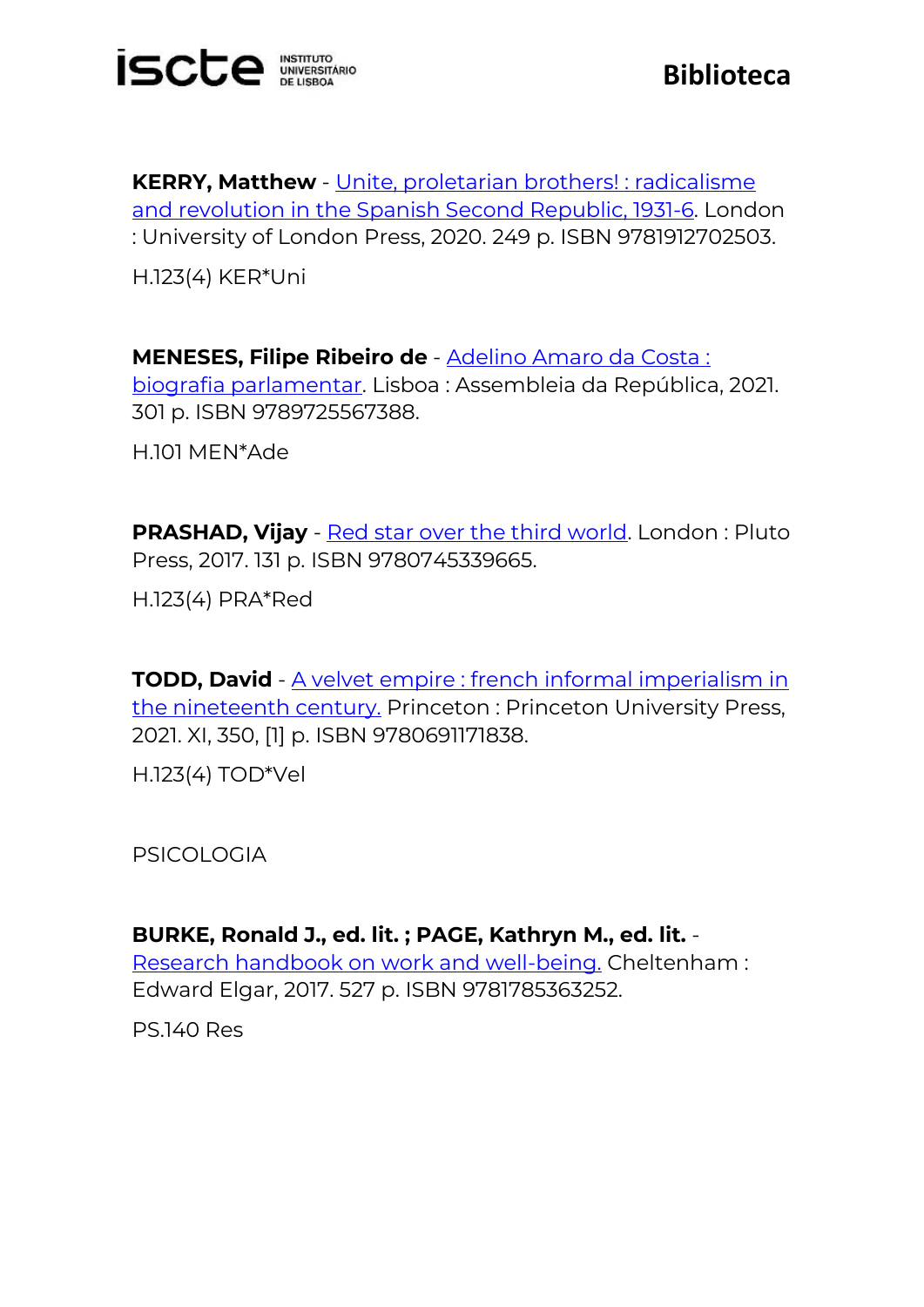

**SOARES, Ana Daniela** - [Cobras, lagartos e baratas : os](https://catalogo.biblioteca.iscte-iul.pt/cgi-bin/koha/opac-detail.pl?biblionumber=105661)  [melhores amigos do homem?.](https://catalogo.biblioteca.iscte-iul.pt/cgi-bin/koha/opac-detail.pl?biblionumber=105661) Lisboa : Fundação Francisco Manuel dos Santos, 2020. 94, [3] p. ISBN 9789899004092.

PS.131 SOA\*Cob

SOCIOLOGIA

**ATANASSOW, Ewa, ed. lit. ; BOYD, Richard, ed. lit.** - [Tocqueville and the frontiers of democracy.](https://catalogo.biblioteca.iscte-iul.pt/cgi-bin/koha/opac-detail.pl?biblionumber=113023) Cambridge : Cambridge University Press, 2013. 375 p. ISBN 9781107009639.

S.191 Toc

**BAILEY, David J., e outros** - [Beyond defeat and austerity :](https://catalogo.biblioteca.iscte-iul.pt/cgi-bin/koha/opac-detail.pl?biblionumber=113409)  [disrupting \(the critical political economy of\) Neoliberal Europe.](https://catalogo.biblioteca.iscte-iul.pt/cgi-bin/koha/opac-detail.pl?biblionumber=113409) London : Routledge, 2018. 288 p. ISBN 9780367872380.

S.171 Bey

**CARVALHO, Maria Irene de, ed. lit.** - [Ser assistente social :](https://catalogo.biblioteca.iscte-iul.pt/cgi-bin/koha/opac-detail.pl?biblionumber=113360)  [retrato\(s\) da profissão.](https://catalogo.biblioteca.iscte-iul.pt/cgi-bin/koha/opac-detail.pl?biblionumber=113360) Lisboa : Pactor, 2020. 127 p.

ISBN 9789896931131.

S.202 Ser,6

**COTTA, Maurizio, ed. lit. ; RUSSO, Federico, ed. lit.** - [Research](https://catalogo.biblioteca.iscte-iul.pt/cgi-bin/koha/opac-detail.pl?biblionumber=113429)  [handbook on political representation.](https://catalogo.biblioteca.iscte-iul.pt/cgi-bin/koha/opac-detail.pl?biblionumber=113429) Cheltenham : Edward Elgar, 2020. 352 p. ISBN 9781788977081.

S.196 Res,1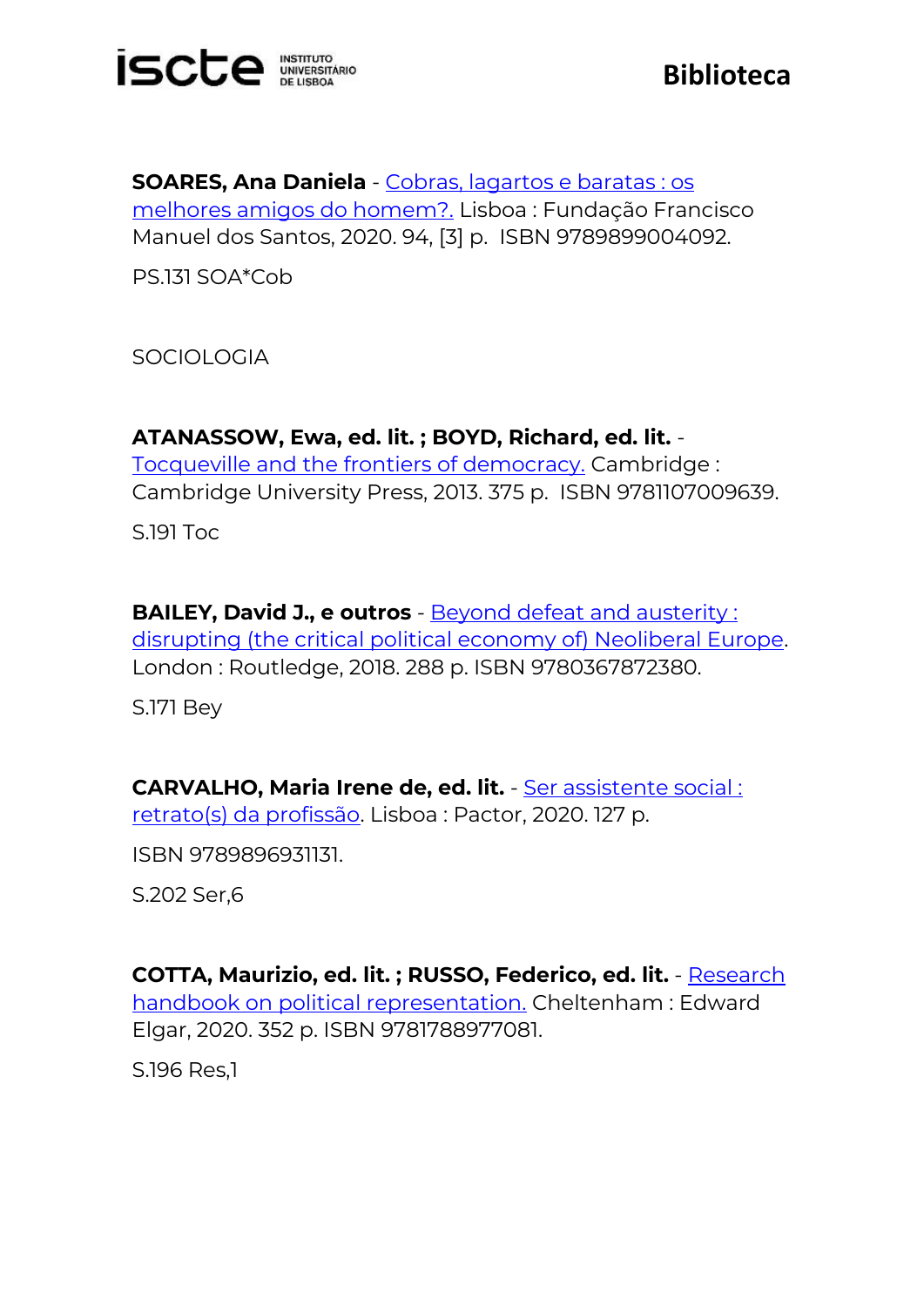

**DABNER, David ; STEWART, Sandra, co-aut. ; VICKRESS, Abbie, co-aut.** - [Graphic design school : the principles and](https://catalogo.biblioteca.iscte-iul.pt/cgi-bin/koha/opac-detail.pl?biblionumber=113300)  [practice of graphic design.](https://catalogo.biblioteca.iscte-iul.pt/cgi-bin/koha/opac-detail.pl?biblionumber=113300) Hoboken : Wiley, 2020. 208 p.

ISBN 9781119647119.

S.133.2 DAB\*Gra

**DEVISCH, Oswald, ed. lit. ; HUYBRECHTS, Liesbeth, ed. lit. ; DE RIDDER, Roel, ed. lit.** - [Participatory design theory : using](https://catalogo.biblioteca.iscte-iul.pt/cgi-bin/koha/opac-detail.pl?biblionumber=113399)  [technology and social media to foster civic engagement](https://catalogo.biblioteca.iscte-iul.pt/cgi-bin/koha/opac-detail.pl?biblionumber=113399) . London : Routledge, 2019. 269 p. ISBN 9780367665296.

S.196 Par,4

**ERFORTH, Benedikt** - [Contemporary french security policy in](https://catalogo.biblioteca.iscte-iul.pt/cgi-bin/koha/opac-detail.pl?biblionumber=113018)  [Africa : on ideas and wars.](https://catalogo.biblioteca.iscte-iul.pt/cgi-bin/koha/opac-detail.pl?biblionumber=113018) Cham : Palgrave Macmillan, 2020. XVII, 3, 218 p. ISBN 9783030175832.

S.197 ERF\*Con

**GRAVARI-BARBAS, Maria, ed. lit. ; GUINAND, Sandra, ed. lit.** - [Tourism and gentrication in contemporary metropolises :](https://catalogo.biblioteca.iscte-iul.pt/cgi-bin/koha/opac-detail.pl?biblionumber=113411)  [international perspectives.](https://catalogo.biblioteca.iscte-iul.pt/cgi-bin/koha/opac-detail.pl?biblionumber=113411) London : Routledge, 2017. XIV,

339 p. ISBN 978036736898.

S.163 Tou

**HABJAN, Jernej, ed. lit. ; WHYTE, Jessica, ed. lit.** -

[\(Mis\)readings of Marx in continental philosophy.](https://catalogo.biblioteca.iscte-iul.pt/cgi-bin/koha/opac-detail.pl?biblionumber=113463) London : Palgrave Macmillan, 2014. 229 p. ISBN 9781349469383.

S.111 Mis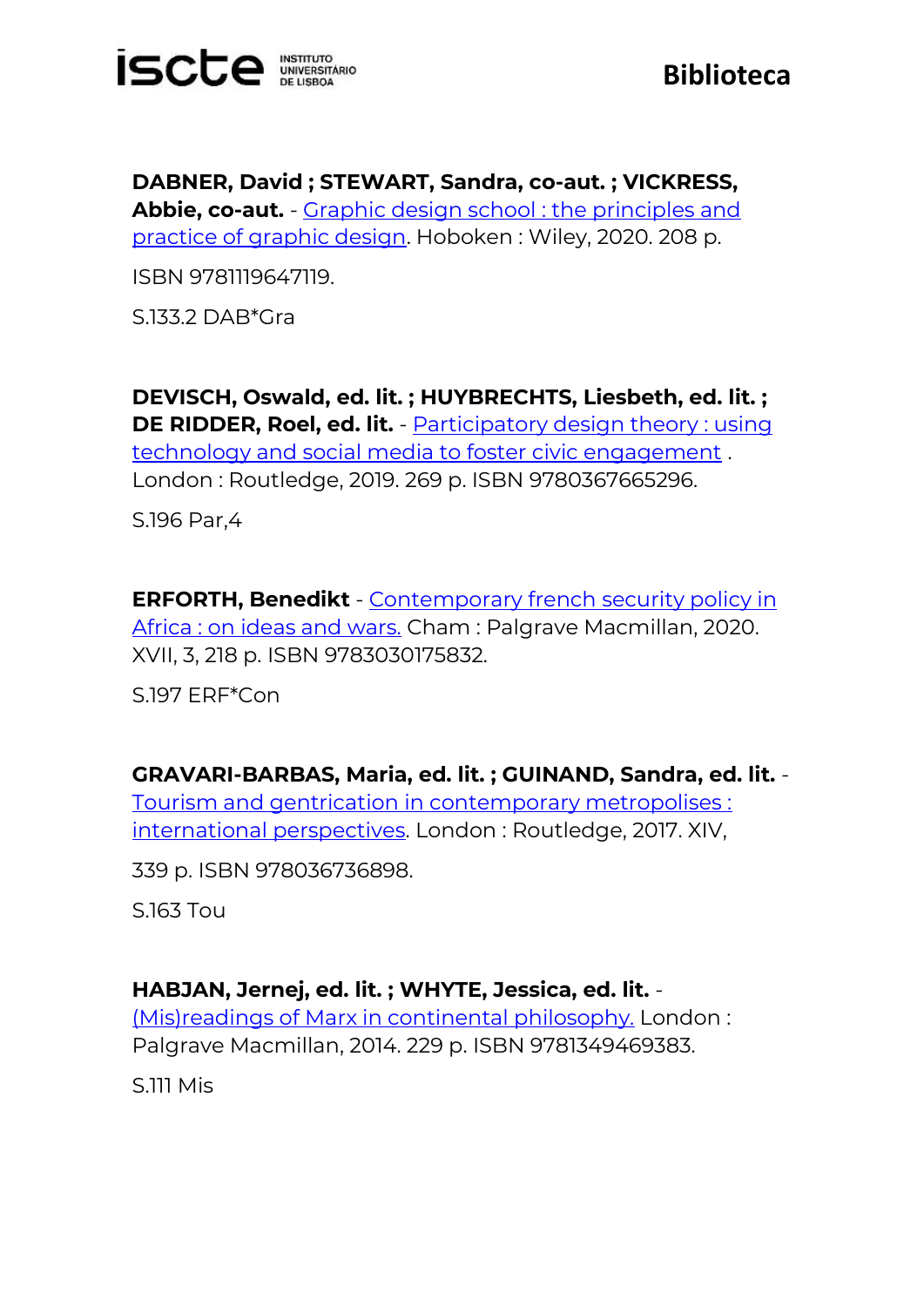

**HEINECKEN, Lindy** - [South Africa's post-apartheid military :](https://catalogo.biblioteca.iscte-iul.pt/cgi-bin/koha/opac-detail.pl?biblionumber=113132)  [lost in transition and transformation.](https://catalogo.biblioteca.iscte-iul.pt/cgi-bin/koha/opac-detail.pl?biblionumber=113132) Cham : Springer, 2020. XII, 181 p. ISBN 9783030337360.

S.197 HEI\*Sou

**KOCH, Max, ed. lit. ; FRITZ, Martin, ed. lit.** - [Non-standard](https://catalogo.biblioteca.iscte-iul.pt/cgi-bin/koha/opac-detail.pl?biblionumber=113464)  [employment in Europe : paradigms, prevalence and policy](https://catalogo.biblioteca.iscte-iul.pt/cgi-bin/koha/opac-detail.pl?biblionumber=113464)  [responses.](https://catalogo.biblioteca.iscte-iul.pt/cgi-bin/koha/opac-detail.pl?biblionumber=113464) London : Palgrave, 2013. 246 p. ISBN 9781349443314 S.182 Non

**KRASTEV, Ivan** - [O futuro por contar : como a pandemia vai](https://catalogo.biblioteca.iscte-iul.pt/cgi-bin/koha/opac-detail.pl?biblionumber=113219)  [mudar o mundo.](https://catalogo.biblioteca.iscte-iul.pt/cgi-bin/koha/opac-detail.pl?biblionumber=113219) Lisboa : Objetiva, 2020. 104 p.

ISBN 9789897840807.

S.191 KRA\*Fut

**LAURIA, Mickey, ed. lit. ; SLOTTERBACK, Carissa Schively, ed. lit.** - [Learning from Arnstein's](https://catalogo.biblioteca.iscte-iul.pt/cgi-bin/koha/opac-detail.pl?biblionumber=113381) Ladder : from citizen [participation to public engagement.](https://catalogo.biblioteca.iscte-iul.pt/cgi-bin/koha/opac-detail.pl?biblionumber=113381) London : Routledge, 2021. 344 p. ISBN 9780367258238.

S.196 Lea,3

**LÉVY, Bernard-Henri** - [Este vírus que nos enlouquece.](https://catalogo.biblioteca.iscte-iul.pt/cgi-bin/koha/opac-detail.pl?biblionumber=113462) Lisboa : Guerra e Paz, 2020. 102 p. ISBN 9789897025631.

S.301 LEV\*Est

**LOPES, Luiz Paulo Moita, ed. lit.** - [Global portuguese :](https://catalogo.biblioteca.iscte-iul.pt/cgi-bin/koha/opac-detail.pl?biblionumber=113402)  [linguistic ideologies in late modernity.](https://catalogo.biblioteca.iscte-iul.pt/cgi-bin/koha/opac-detail.pl?biblionumber=113402) London : Routledge, 2015. 238 p. ISBN 9781138490096.

S.133.1 Glo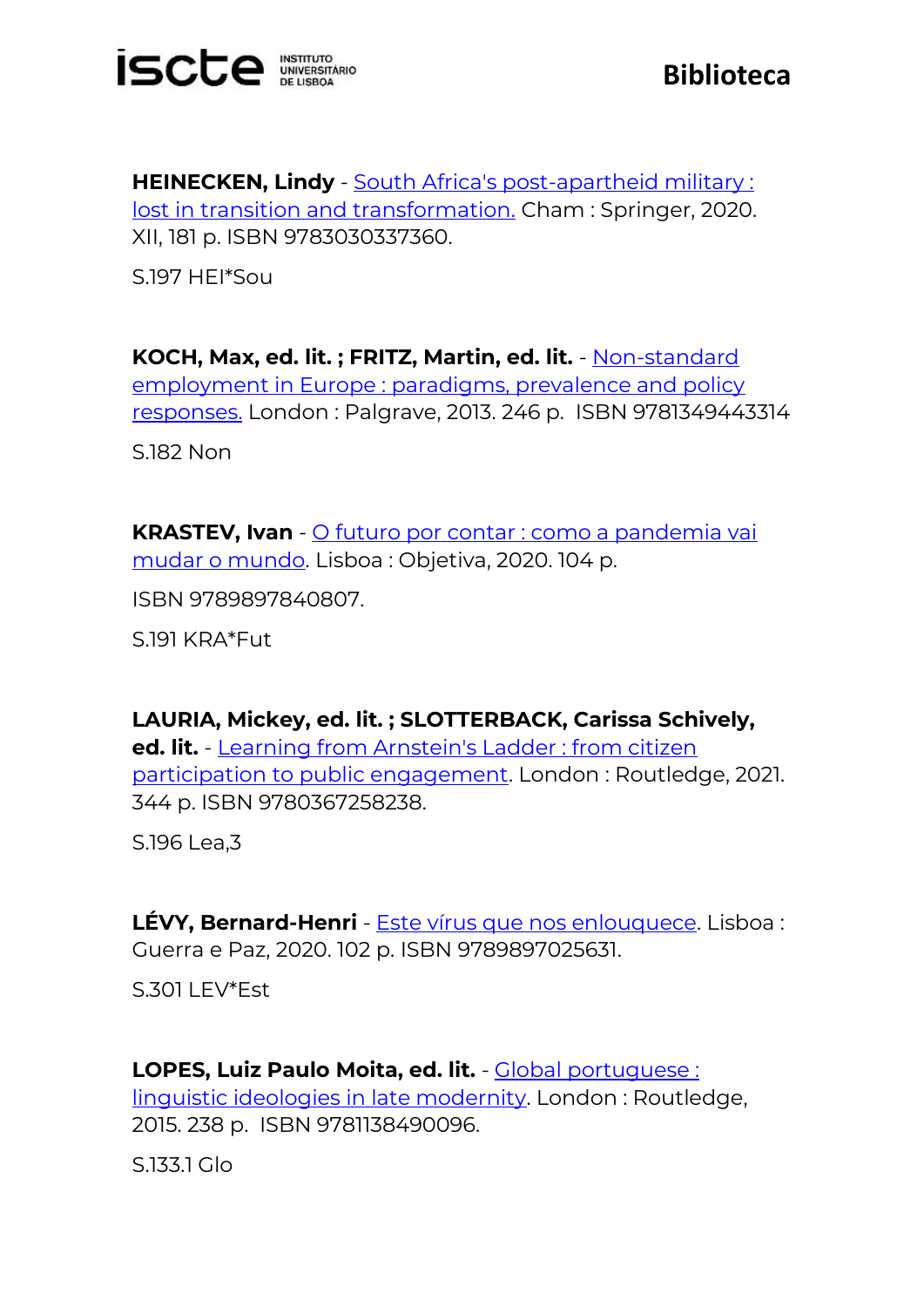

**MALAMUD, Andrés, ed. lit. ; CARRILLO FLÓREZ, Fernando, ed. lit.** - [Migrações, coesão social e governação : perspectivas](https://catalogo.biblioteca.iscte-iul.pt/cgi-bin/koha/opac-detail.pl?biblionumber=112390)  [euro-latino-americanas.](https://catalogo.biblioteca.iscte-iul.pt/cgi-bin/koha/opac-detail.pl?biblionumber=112390) Lisboa : ICS. Imprensa de Ciências Sociais, 2011. 413 p. ISBN 9789726712701.

S.153 Mig,13

**MARTINS, Hermínio** - [Reflexões sobre as mudanças de regime](https://catalogo.biblioteca.iscte-iul.pt/cgi-bin/koha/opac-detail.pl?biblionumber=112338)  [em Portugal no século XX : um estudo transcronológico e](https://catalogo.biblioteca.iscte-iul.pt/cgi-bin/koha/opac-detail.pl?biblionumber=112338)  [transnacional.](https://catalogo.biblioteca.iscte-iul.pt/cgi-bin/koha/opac-detail.pl?biblionumber=112338) Lisboa : ICS. Imprensa de Ciências Sociais, 2018. 421 p.

S.191 MAR\*Ref

**MEISEL, James H.** - [Counter-revolution : how revolutions die.](https://catalogo.biblioteca.iscte-iul.pt/cgi-bin/koha/opac-detail.pl?biblionumber=113020) New Brunswick : Aldine Transaction, 1966. XIII, 237 p.

ISBN 9780202309903.

S.191 MEI\*Cou

**MELOSSI, Dario, ed. lit. ; BRANDARIZ-GARCÍA, José A., ed. lit. ; SOZZO, Máximo, ed. lit.** - [The political economy of](https://catalogo.biblioteca.iscte-iul.pt/cgi-bin/koha/opac-detail.pl?biblionumber=113385)  [punishment today : visions, debates and challenges.](https://catalogo.biblioteca.iscte-iul.pt/cgi-bin/koha/opac-detail.pl?biblionumber=113385) London : Routledge, 2018. 247 p. ISBN 9780367481919.

S.207 Pol,2

**NUGENT, Elizabeth R.** - [After repression : how polarization](https://catalogo.biblioteca.iscte-iul.pt/cgi-bin/koha/opac-detail.pl?biblionumber=113022)  [derails democratic transition.](https://catalogo.biblioteca.iscte-iul.pt/cgi-bin/koha/opac-detail.pl?biblionumber=113022) Princeton : Princeton University Press, 2020. XVII, 298, [2] p. ISBN 9780691203065.

S.192 NUG\*Aft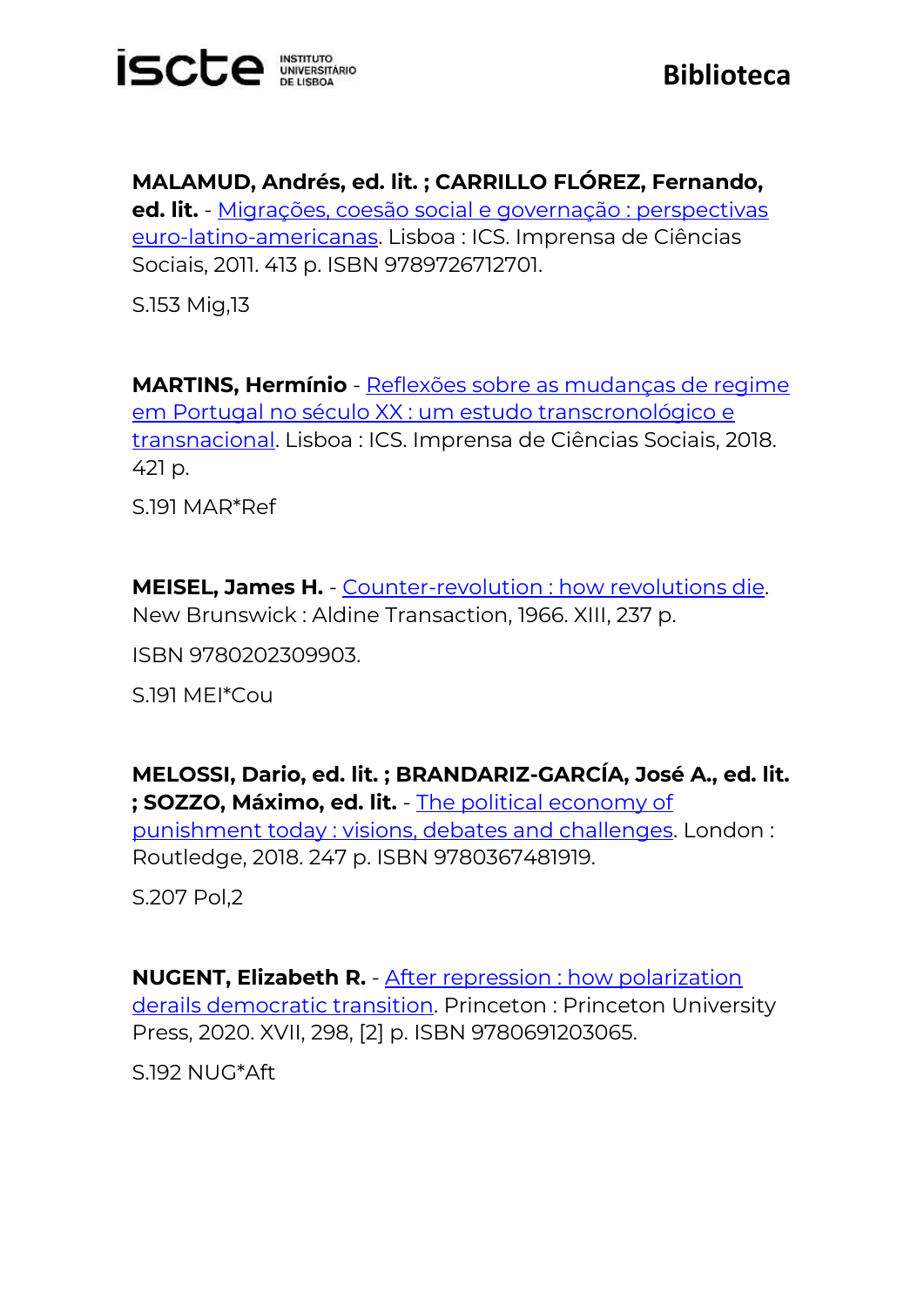

**PORTUGAL. Ministério do Trabalho, Solidariedade e Segurança Social. Gabinete de Estratégia e Planeamento** -

[Da escravidão ao trabalho digno : nos 150 anos da abolição da](https://catalogo.biblioteca.iscte-iul.pt/cgi-bin/koha/opac-detail.pl?biblionumber=112587)  [escravidão em Portugal e nos 100 anos da criação da OIT.](https://catalogo.biblioteca.iscte-iul.pt/cgi-bin/koha/opac-detail.pl?biblionumber=112587) Lisboa : Ministério do Trabalho, Solidariedade e Segurança Social, 2021. 315 p.

S.190 MTSS\*CST 21

**RAIMUNDO, Filipa, ed. lit. ; CANCELA, João, ed. lit.** - [As](https://catalogo.biblioteca.iscte-iul.pt/cgi-bin/koha/opac-detail.pl?biblionumber=113307) 

eleições de 1975 : eleições [fundadoras da democracia](https://catalogo.biblioteca.iscte-iul.pt/cgi-bin/koha/opac-detail.pl?biblionumber=113307)  [portuguesa.](https://catalogo.biblioteca.iscte-iul.pt/cgi-bin/koha/opac-detail.pl?biblionumber=113307) Lisboa : Assembleia da República, 2021. 230 p. ISBN 9789725567395.

S.196 Ele,27

**ROBERTIS, Cristina de** - [Metodologia da intervenção em](https://catalogo.biblioteca.iscte-iul.pt/cgi-bin/koha/opac-detail.pl?biblionumber=113215)  [trabalho social.](https://catalogo.biblioteca.iscte-iul.pt/cgi-bin/koha/opac-detail.pl?biblionumber=113215) Lisboa : Porto Editora, 2011. 270 p.

ISBN 9789720348609.

S.202 Rob\*Met

**TWELVETREES, Alan** - [Community development, social action](https://catalogo.biblioteca.iscte-iul.pt/cgi-bin/koha/opac-detail.pl?biblionumber=113430)  [and social planning.](https://catalogo.biblioteca.iscte-iul.pt/cgi-bin/koha/opac-detail.pl?biblionumber=113430) London : Red Globe Press, 2017. 275 p. ISBN 9781137544896.

S.202 TWE\*Com

**VEIGA, Ivo, ed. lit. ; ROLO, Maria Fernanda, ed. lit. ; SANTOS, Paula Borges, ed. lit.** - [Os constituintes : percursos biográficos](https://catalogo.biblioteca.iscte-iul.pt/cgi-bin/koha/opac-detail.pl?biblionumber=113306)  [e intervençoes parlamentares \(1975-1976\).](https://catalogo.biblioteca.iscte-iul.pt/cgi-bin/koha/opac-detail.pl?biblionumber=113306) Lisboa : Assembleia da República, 2021. 477 p. ISBN 9789725567456.

S.191 Con,9